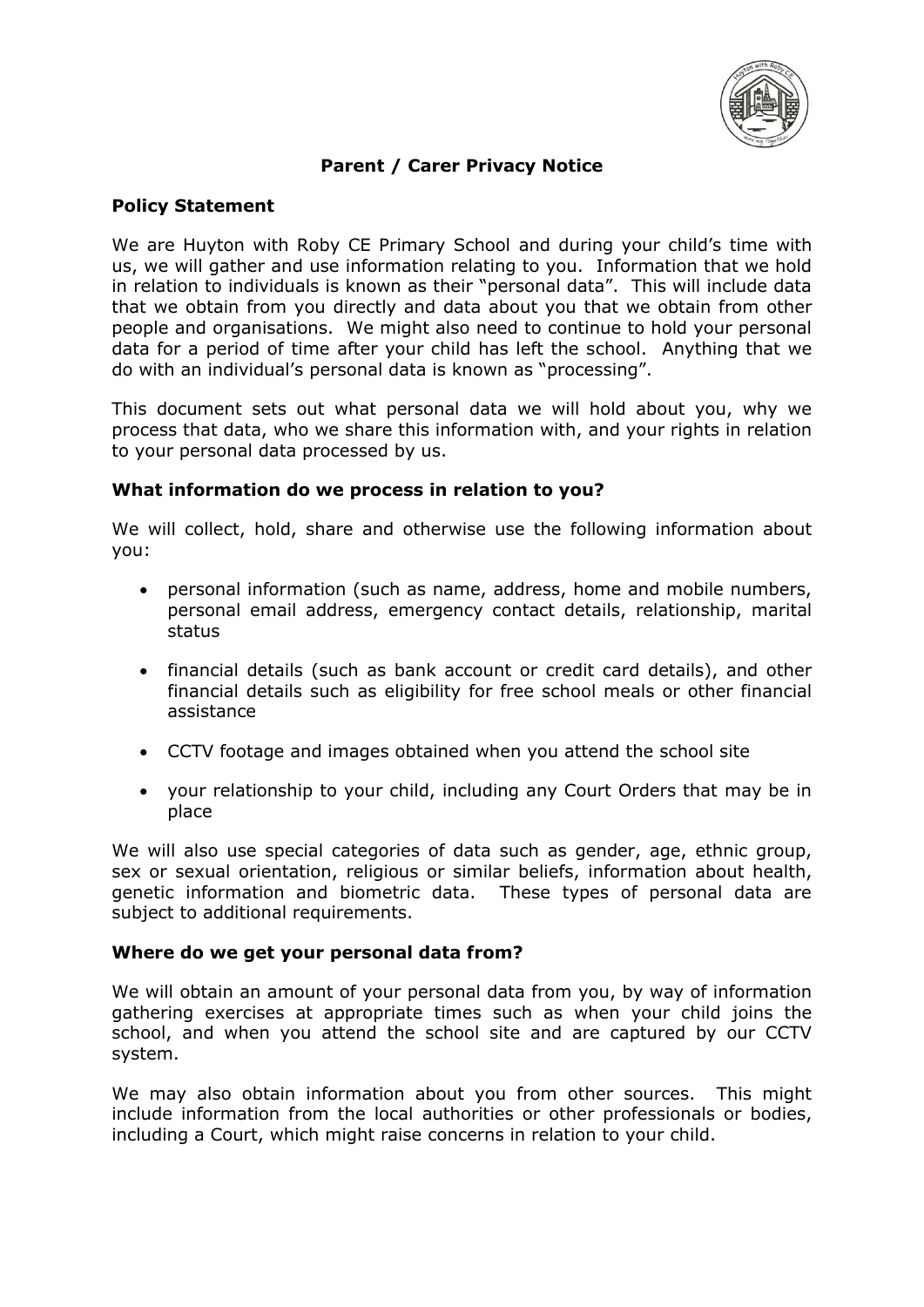## **Why do we use your personal data?**

We will process your personal data for the following reasons:

- 1. Where we are required by law, including:
	- To provide reports and other information required by law in relation to the performance of your child
	- To raise or address any concerns about safeguarding
	- To the Government agencies including the police
	- To obtain relevant funding for the school
	- To provide or obtain additional services including advice and/or support for your family
- 2. Where the law otherwise allows us to process the personal data as part of our functions as a school, or we are carrying out a task in the public interest, including:
	- To confirm your identity
	- To communicate matters relating to the school to you
	- To safeguard you, our pupils and other individuals
	- To enable payments to be made by you to the school
	- To ensure the safety of individuals on the school site
	- To aid in the prevention and detection of crime on the school site
- 3. Where we otherwise have your consent

Whilst the majority of processing of personal data we hold about you will not require your consent, we will inform you if your consent is required and seek that consent before any processing takes place.

## **Why do we use special category personal data?**

We may process special category personal data in relation to you for the following reasons:

- 1. Where the processing is necessary for reasons of substantial public interest, including for purposes of equality of opportunity and treatment, where this is in accordance with our Data Protection Policy.
- 2. Where the processing is necessary in order to ensure your health and safety on the school site, including making reasonable adjustments for any disabilities you may have.
- 3. Where we otherwise have your explicit written consent.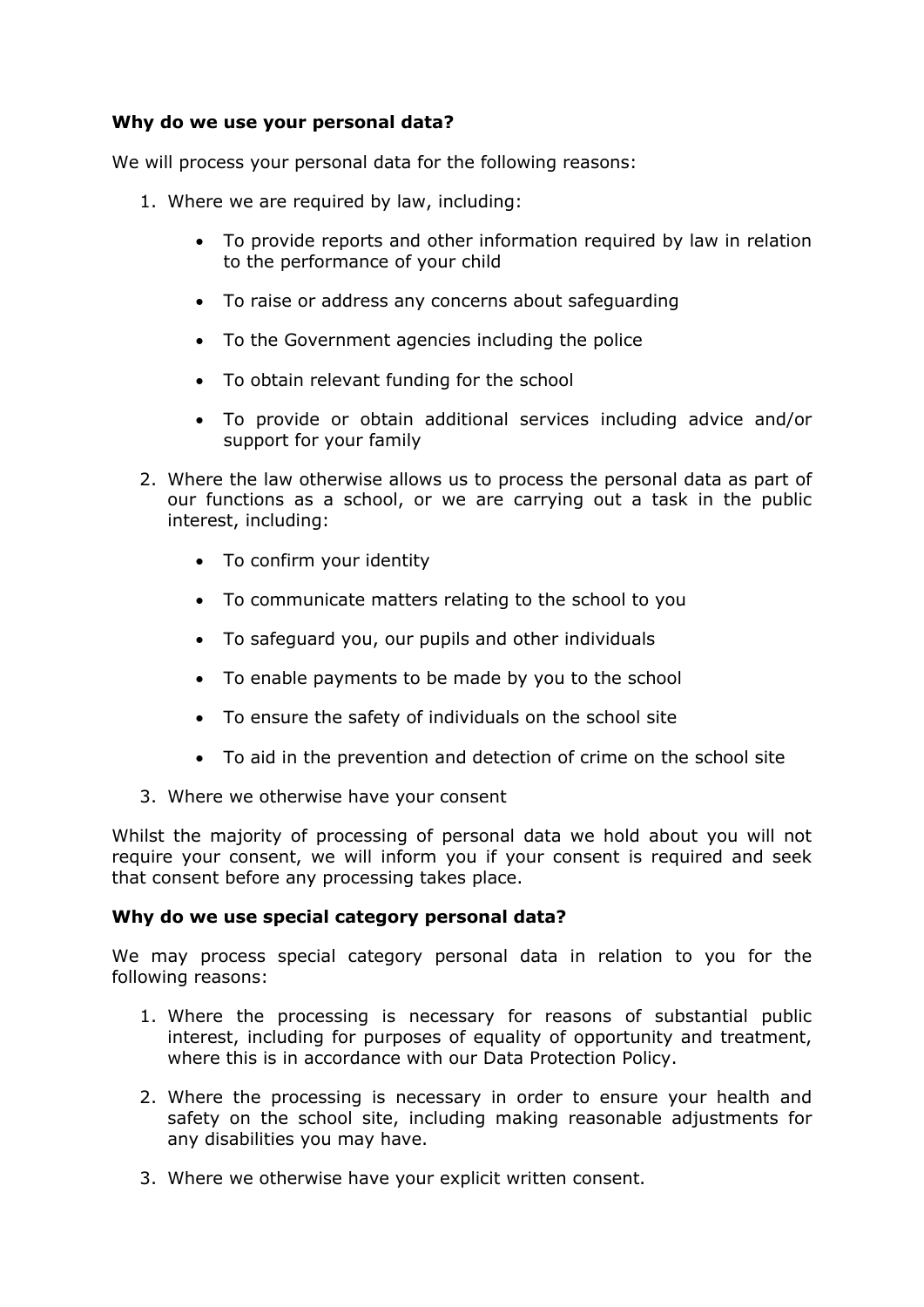There may also be circumstances where we need to use your information in relation to legal claims, or to protect your vital interests or those of your child, and where it is not possible to seek your consent.

## **Failure to provide this information**

If you fail to provide information to us we may be prevented from complying with our legal obligations.

### **How long will we hold your personal data for?**

We will hold your personal data only for as long as necessary. How long we need to hold on to any information will depend on the type of information. For further detail please see our Records Management Policy.

### **Who will we share your personal data with?**

We routinely share information about you with:

- Local authorities, to assist them in the exercise of their responsibilities in relation to education and training, youth support and safeguarding purposes
- The Department for Education and the Education and Skills Funding Agency, in compliance with legal obligations of the school to provide information about students and parents as part of statutory data collections
- Contractors, such as payment processing providers to enable payments to be made by you to the school

We will also share contact information about you when required to do so for:

- NHS Test and Trace (the information shared is done so in the interests of public Health)
- Providers of educational software and online platforms when communication with parents is required (for example to deliver high quality education during periods of remote learning to your child/children)
- To allow us to set up online Parents evenings

The Department for Education may share information that we are required to provide to them with other organisations. For further information about the Department's data sharing process, please visit: [https://www.gov.uk/guidance/data-protection-how-we-collect-and-share](https://www.gov.uk/guidance/data-protection-how-we-collect-and-share-research-data)[research-data.](https://www.gov.uk/guidance/data-protection-how-we-collect-and-share-research-data)

Contact details for the Department can be found at [https://www.gov.uk/contact](https://www.gov.uk/contact-dfe)[dfe.](https://www.gov.uk/contact-dfe)

Local authorities may share information that we are required to provide to them with other organisations. For further information about Knowsley Metropolitan Borough Council local authority's data sharing process, please visit: [www.knowsley.gov.uk/your-council/data-protection](http://www.knowsley.gov.uk/your-council/data-protection)